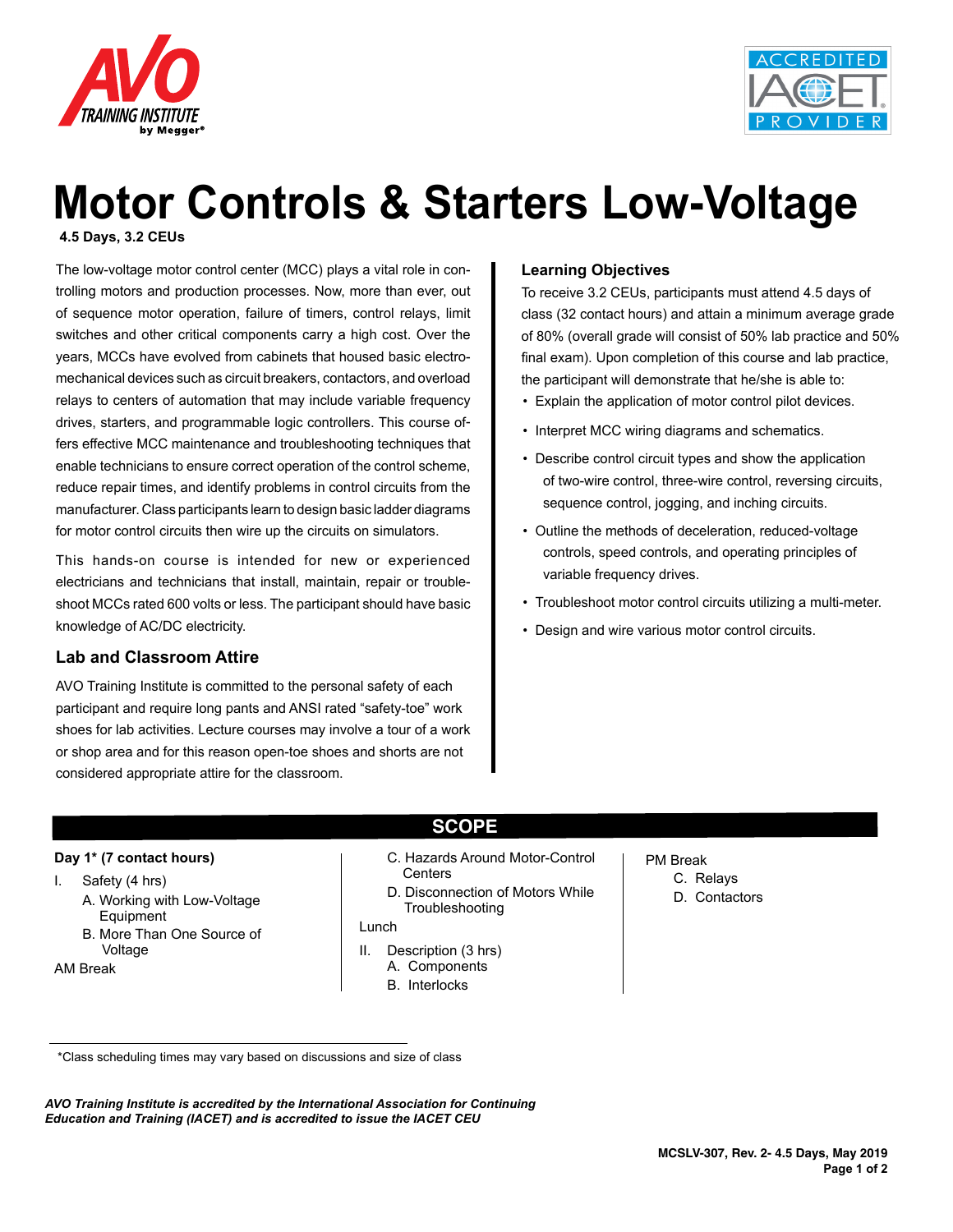# **Motor Controls & Starters Low-Voltage**

**4.5 Days, 3.2 CEUs**

# **SCOPE (cont'd)**

#### **Day 2 (7 contact hours)**

- III. Common Control Circuits (3 hrs)
	- A. Two-Wire Control
	- B. Three-Wire Control
	- C. Reversing Circuits
	- D. Jogging Circuits
	- E. Labs
		- 1. Design and Build
			- 2 Wire Control
			- 3 Wire Control

#### AM Break

- Reversing Circuit
- Jogging Circuit
- IV. Practical Exercise (1 hr)
	- A. Design Ladder Diagram
	- B. Wire Circuits from Design
	- C. Test Circuits
	- D. Troubleshoot Circuits

#### Lunch

- V. AC Controls for Reduced Voltage Starters (2 hrs) A. Primary Resistor
	- B. Autotransformer
- PM Break
	- C. Wye-Delta
	- D. Solid-State
- VI. Methods of Deceleration (1 hr)
	- A. Plugging
	- B. Dynamic Braking
	- C. Electric Braking
	- D. Friction Brake

#### **Day 3 (7 contact hours)**

- VII. Speed Control (4 hrs) A. Wound-Rotor Motor Control
	- B. Two-Speed Motor Control
- AM Break
	- C. Consequent Pole Control
	- D. Introduction to Variable-Frequency Drives
- Lunch
	-
- VIII. Motor Overloads (3 hrs)
	- A. Thermal
	- B. Magnetic
- PM Break
	- C. Solid-State
	- D. Selection

#### **Day 4 (7 contact hours)**

- IX. Testing (4 hrs)
	- A. Insulation Resistance
	- B. Contact Resistance
- AM Break
	- C. Fuses
	- D. Contactors
- Lunch
- X. Troubleshooting
	- A. Safety Precautions
	- B. Techniques
- PM Break
	- C. Using Test Equipment
	- D. Common Problems in Starter **Circuits**

#### **Day 5 - Half Day (4 contact hours)**

- XI. Conclusion (4 hours) A. Review
- AM Break B. Final Exam

*AVO Training Institute is accredited by the International Association for Continuing Education and Training (IACET) and is accredited to issue the IACET CEU*